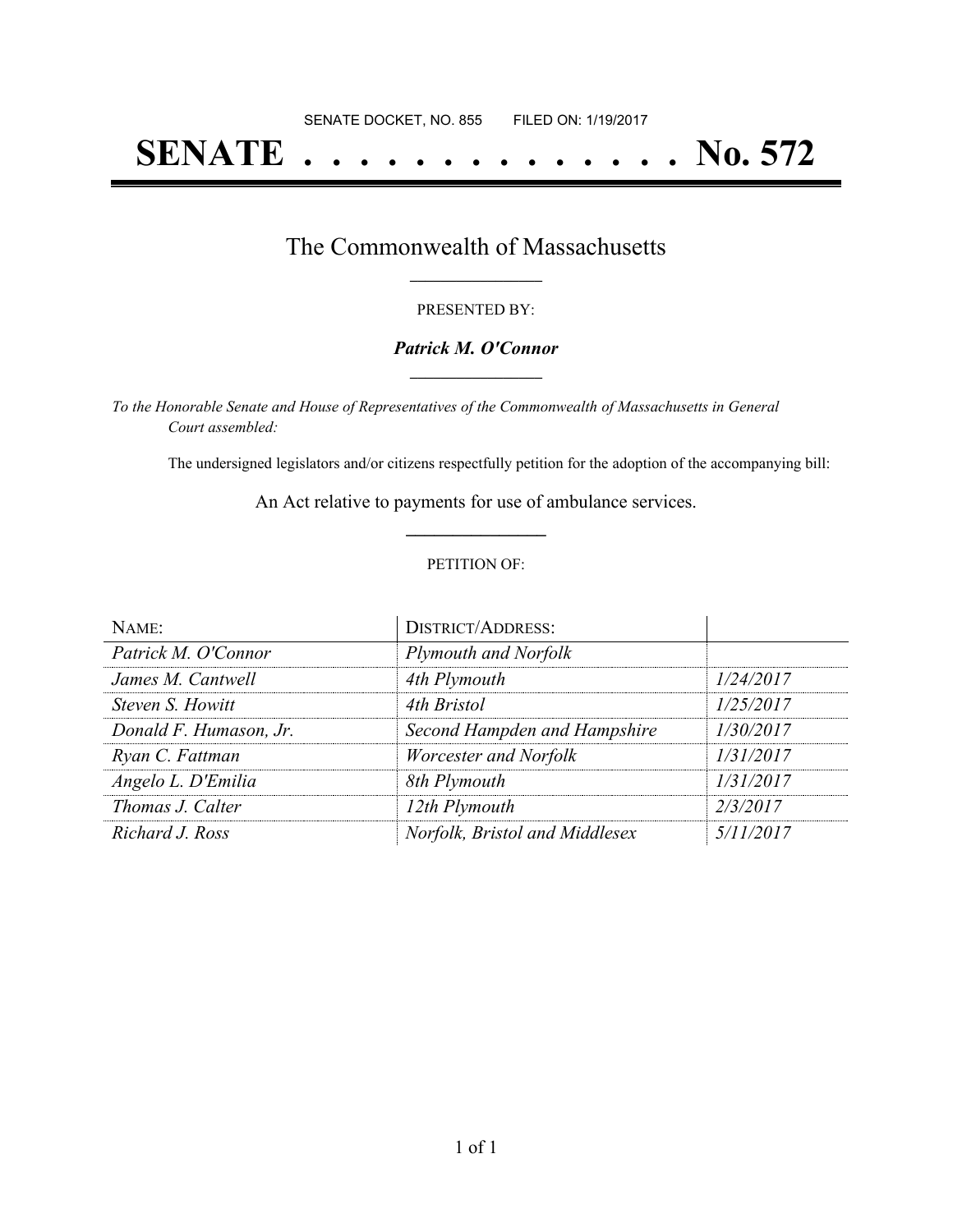# SENATE DOCKET, NO. 855 FILED ON: 1/19/2017 **SENATE . . . . . . . . . . . . . . No. 572**

By Mr. O'Connor, a petition (accompanied by bill, Senate, No. 572) of Patrick M. O'Connor, James M. Cantwell, Steven S. Howitt, Donald F. Humason, Jr. and other members of the General Court for legislation relative to payments for use of ambulance services. Financial Services.

## The Commonwealth of Massachusetts

**In the One Hundred and Ninetieth General Court (2017-2018) \_\_\_\_\_\_\_\_\_\_\_\_\_\_\_**

**\_\_\_\_\_\_\_\_\_\_\_\_\_\_\_**

An Act relative to payments for use of ambulance services.

Be it enacted by the Senate and House of Representatives in General Court assembled, and by the authority *of the same, as follows:*

| SECTION 1. Chapter 176D of the General Laws is hereby amended by inserting after               |
|------------------------------------------------------------------------------------------------|
| section 3B the following section:-                                                             |
| Section 3C. (a) As used in this section, the following words shall have the following          |
| meanings, unless the context clearly requires otherwise:-                                      |
| "Ambulance service provider", a person or entity licensed by the department of public          |
| health pursuant to section 6 of chapter 111C to establish or maintain an ambulance service.    |
| "Emergency ambulance services", emergency services that an ambulance service                   |
| provider may render under its ambulance service license when a condition or situation in which |
| an individual has a need for immediate medical attention or if the individual, bystander or    |
| emergency medical services provider perceives the potential for the need for immediate medical |
| attention.                                                                                     |
|                                                                                                |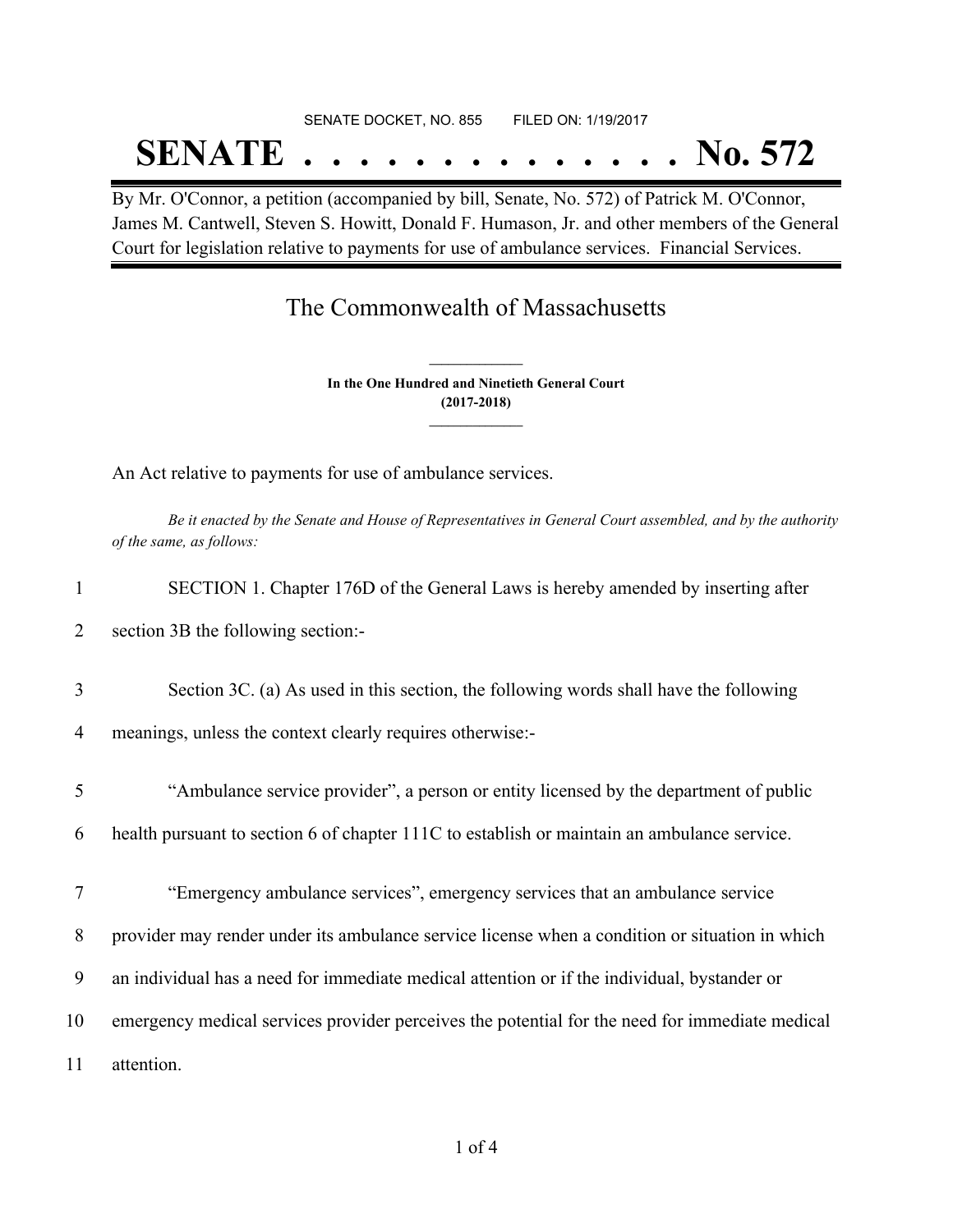"Insurance policy" and "insurance contract", any policy, contract, agreement, plan or certificate of insurance issued, delivered or renewed within the commonwealth that provides coverage for expenses incurred by an insured for transportation services rendered by an ambulance service provider.

 "Insured", an individual entitled to ambulance services benefits pursuant to an insurance policy or insurance contract.

 "Insurer", a person as defined in section 1 of chapter 176D; any health maintenance organization as defined in section 1 of chapter 176G; a non-profit hospital service corporation organized under chapter 176A; any organization as defined in section 1 of chapter 176I that participates in a preferred provider arrangement also as defined in said section 1 of said chapter 176I; any carrier offering a small group health insurance plan under chapter 176J; any company as defined in section 1 chapter 175; any employee benefit trust; any self-insurance plan, and any company certified under section 34A of chapter 90 and authorized to issue a policy of motor vehicle liability insurance under section 113A of chapter 175 that provides insurance for the expense of medical coverage.

 (b) In any instance in which an ambulance service provider provides an emergency ambulance service to an insured, but is not an ambulance service provider under contract to the insurer maintaining or providing the insured's insurance policy or insurance contract, the insurer maintaining or providing such insurance policy or insurance contract shall pay the ambulance service provider directly and promptly for the emergency ambulance service rendered to the insured. Such payment shall be made to the ambulance service provider notwithstanding that the insureds insurance policy or insurance contract contains a prohibition against the insured

of 4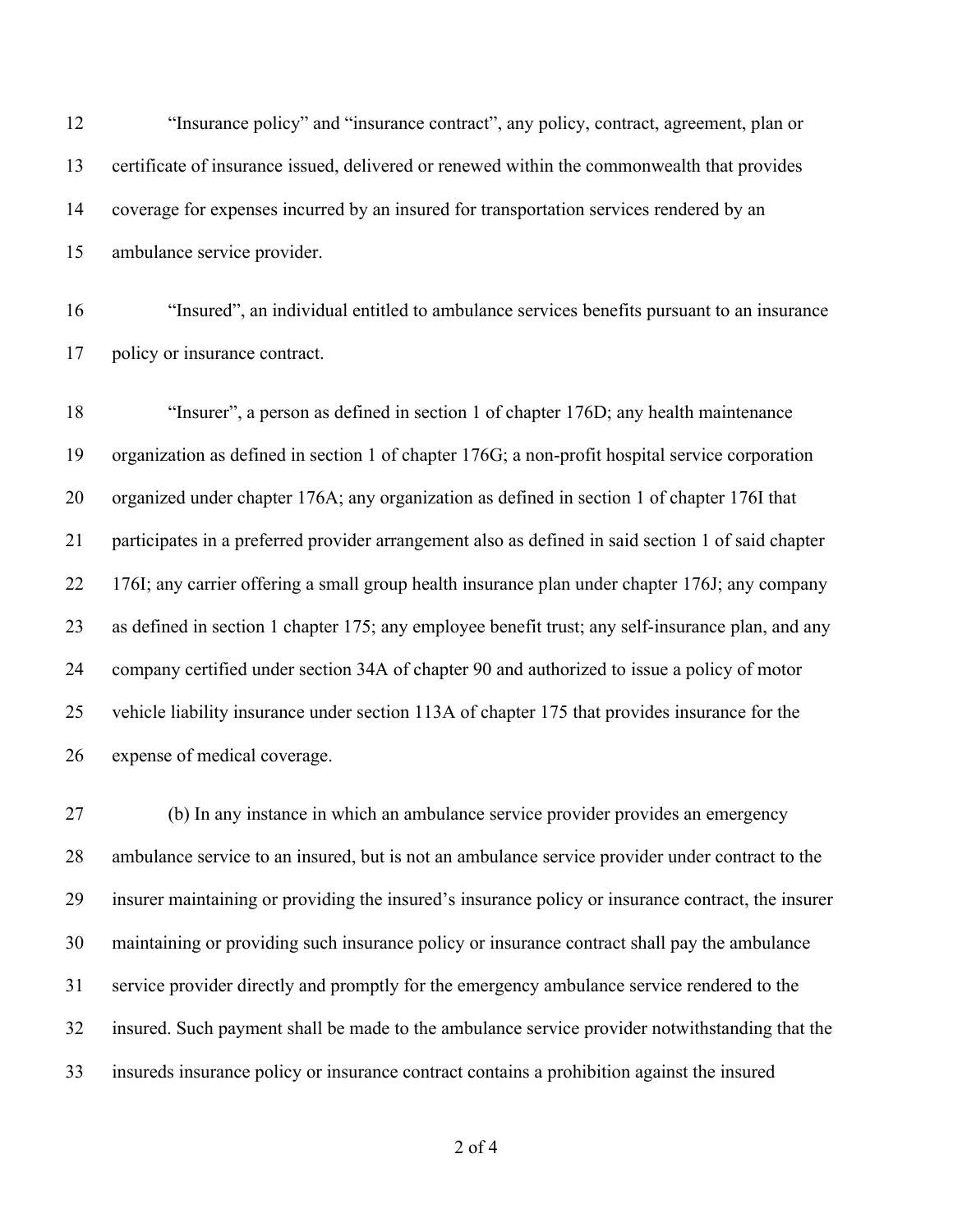assigning benefits thereunder so long as the insured executes an assignment of benefits to the ambulance service provider and such payment shall be made to the ambulance service provider in the event an insured is either incapable or unable as a practical matter to execute an assignment of benefits under an insurance policy or insurance contract pursuant to which an assignment of benefits is not prohibited, or in connection with an insurance policy or insurance contract that contains a prohibition against any such assignment of benefits. An ambulance service provider shall not be considered to have been paid for an emergency ambulance service rendered to an insured if the insurer makes payment for the emergency ambulance service to the insured. An ambulance service provider shall have a right of action against an insurer that fails to make a payment to it pursuant to this subsection.

 (c) With the exception of non-profit corporations licensed to operate critical care ambulance services that perform both ground and air transports, payment to an ambulance service provider under subsection (b) shall be at a rate equal to the rate established by the municipality from where the patient was transported.

 (d) An ambulance service provider receiving payment for an ambulance service in accordance with subsections (b) and (c) shall be deemed to have been paid in full for the ambulance service provided to the insured, and shall have no further right or recourse to further bill the insured for said ambulance service with the exception of coinsurance, co-payments or deductibles for which the insured is responsible under the insureds insurance policy or insurance contract.

 (e) No term or provision of this section 3C shall be construed as limiting or adversely affecting an insureds right to receive benefits under any insurance policy or insurance contract

of 4